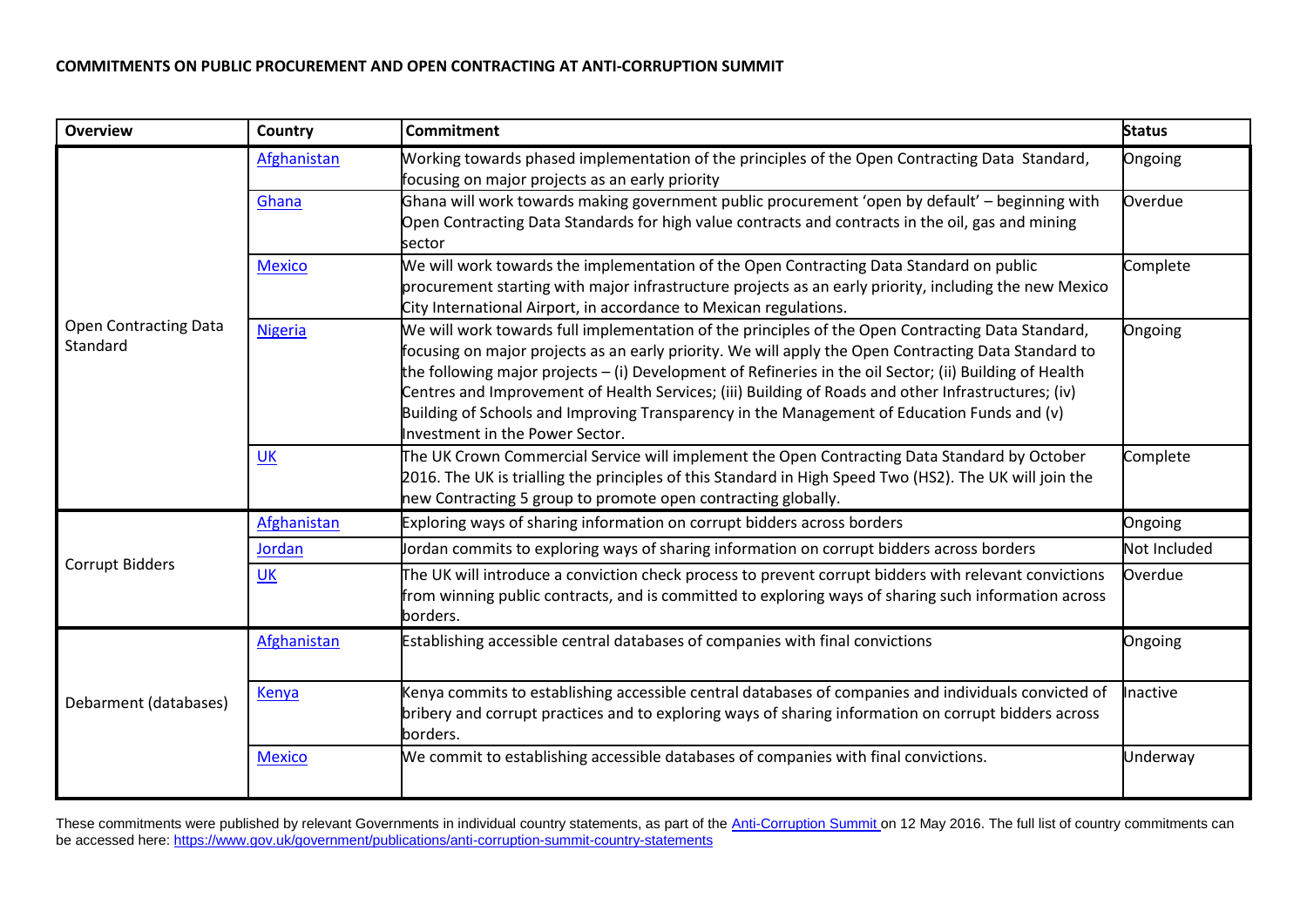| <b>Open Contracting for</b><br>Health (OC4H) | <b>Mexico</b>  | Recognizing the financial, economic and developmental importance of health and pharmaceutical<br>procurement, we commit to explore the implementation open contracting in this sector, according to<br>our national legislation, and with the support from international partners in implementing this<br>commitment.                                                               | Underway<br>Underway |
|----------------------------------------------|----------------|-------------------------------------------------------------------------------------------------------------------------------------------------------------------------------------------------------------------------------------------------------------------------------------------------------------------------------------------------------------------------------------|----------------------|
|                                              | <b>Nigeria</b> | We will apply the Open Contracting Data Standard to the following major projects – (ii) Building of<br>Health Centres and Improvement of Health Services;                                                                                                                                                                                                                           | <b>Inactive</b>      |
| <b>Open Contracting</b>                      | <b>Mexico</b>  | As a founding member of the Contracting 5 (C5), we support the implementation of Open Contracting<br>as an effective monitoring tool to promote accountability and increase transparency worldwide by<br>releasing structured, interoperable and reusable data around procurement's whole lifecycle, including<br>planning, tendering, award, implementation and evaluation stages. | Ongoing              |
|                                              | <b>Mexico</b>  | We will propose reforms to the federal regulatory framework related to public procurement in<br>responsibility of the executive in order to promote the principles of Open Contracting to include the<br>planning and execution stages.                                                                                                                                             | Underway             |
| Transparency and<br>Integrity                | <b>Mexico</b>  | We will include the Principles for Integrity in Public Procurement into our national standard procedure                                                                                                                                                                                                                                                                             | Complete             |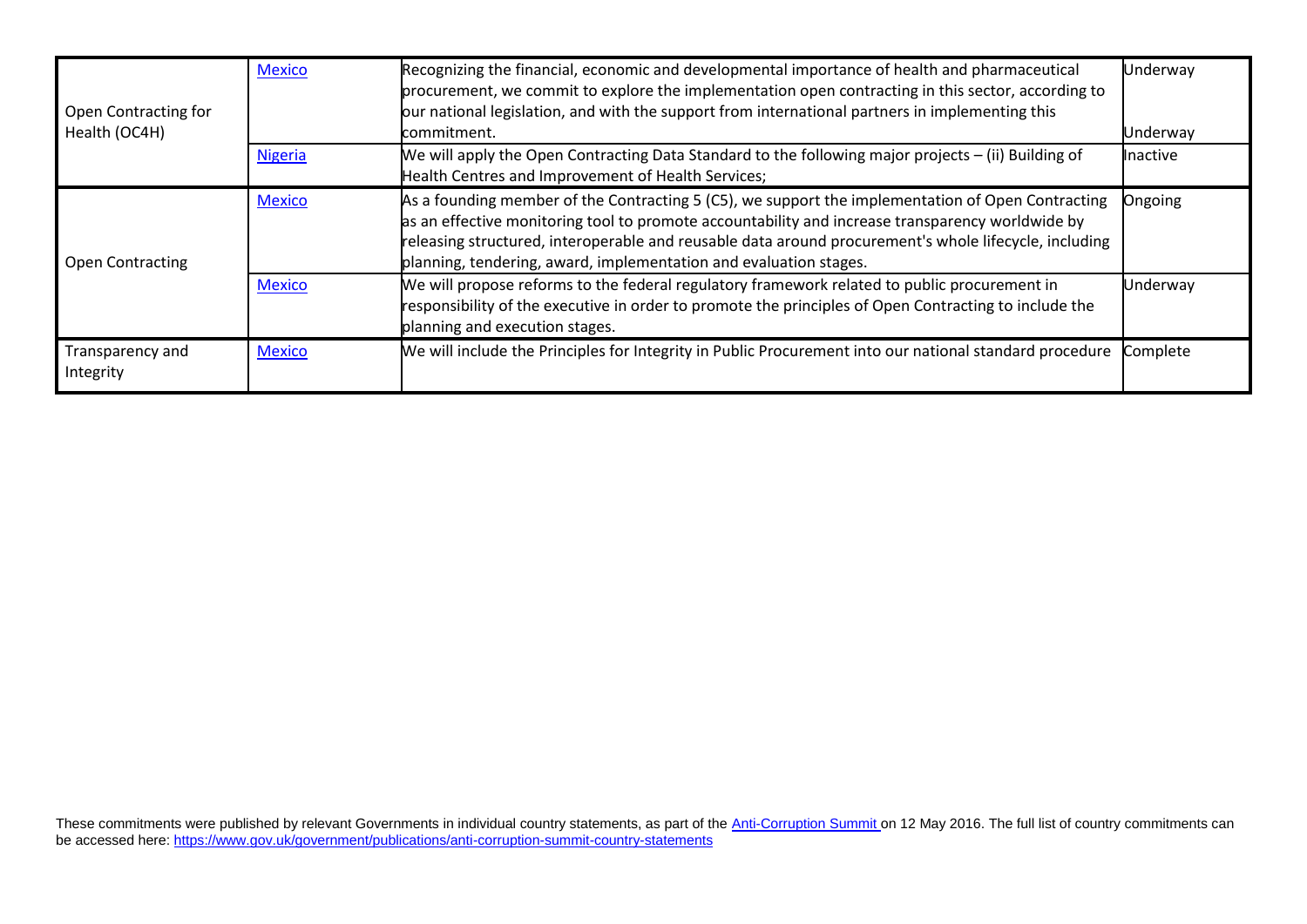## **COMMITMENTS ON BENEFICIAL OWNERSHIP AT ANTI-CORRTUPTION SUMMIT**

| <b>Overview</b>        | Country        | <b>Commitment</b>                                                                                      | <b>Status</b> |
|------------------------|----------------|--------------------------------------------------------------------------------------------------------|---------------|
|                        | Afghanistan    | Establishing public central registers of company beneficial ownership information                      | Ongoing       |
|                        | Ghana          | Ghana is committed to preventing the misuse of companies and legal arrangements to hide the            | Ongoing       |
|                        |                | proceeds of corruption and commits to strengthening further both the Companies Bill and the            |               |
|                        |                | Petroleum (Exploration and Production) Bill that are currently before Parliament to ensure that we     |               |
|                        |                | have public beneficial ownership information and central register for all sectors, including oil and   |               |
|                        |                | gas sector, in line with UNCAC and FATF Recommendations as well as the Extractive Industries           |               |
|                        |                | Transparency Initiative (EITI) standards that Ghana is implementing; ensuring that accurate and        |               |
|                        |                | timely company beneficial ownership information, including in the extractives, is available and        |               |
|                        |                | accessible to the public                                                                               |               |
| <b>Public Register</b> | Jordan         | Jordan commit to exploring public central registers of company beneficial ownership information.       | Not Included  |
|                        | Kenya          | Kenya will take measures in line with her new Companies regulatory framework to establish public       | Ongoing       |
|                        |                | central registers of company beneficial ownership information.                                         |               |
|                        | <b>Nigeria</b> | Nigeria is committed to establishing a public central register of company beneficial ownership         | Inactive      |
|                        |                | information. (The President of Nigeria has presented a draft Money Laundering Prevention and           |               |
|                        |                | Prohibition Bill to the National Assembly in February, 2016. This Bill has defined Beneficial          |               |
|                        |                | Ownership in line with FATF standards.)                                                                |               |
|                        | UK             | The UK's public central register of company beneficial ownership information for all companies         | Complete      |
|                        |                | incorporated in the UK will be launched in June 2016.                                                  |               |
|                        | Afghanistan    | Taking steps to ensure transparency of the ownership and control of all companies involved in          | No Data       |
|                        |                | property purchase and public contracting. Supporting the establishment of transparent central          |               |
|                        |                | registers of foreign companies bidding on public contracts and buying property, and intend to          |               |
|                        |                | explore options for taking similar action.                                                             |               |
|                        | <b>Mexico</b>  | We will take steps to ensure transparency of the ownership and control of all companies involved in    | Underway      |
| Property               |                | property purchase and public contracting.                                                              |               |
|                        | <b>Nigeria</b> | Nigeria will establish a transparent central register of foreign companies bidding on public contracts | Ongoing       |
|                        |                | and buying property.                                                                                   |               |
|                        | <b>Nigeria</b> | We are taking steps to ensure transparency of the ownership and control of all companies involved      | Ongoing       |
|                        |                | in property purchase and public contracting. Nigeria is already collating this information through     |               |
|                        |                | the Extractive Industry Initiative process and would extend it to other sectors.                       |               |

These commitments were published by relevant Governments in individual country statements, as part of the [Anti-Corruption Summit](https://www.gov.uk/government/topical-events/anti-corruption-summit-london-2016) on 12 May 2016. The full list of country commitments can be accessed here:<https://www.gov.uk/government/publications/anti-corruption-summit-country-statements>